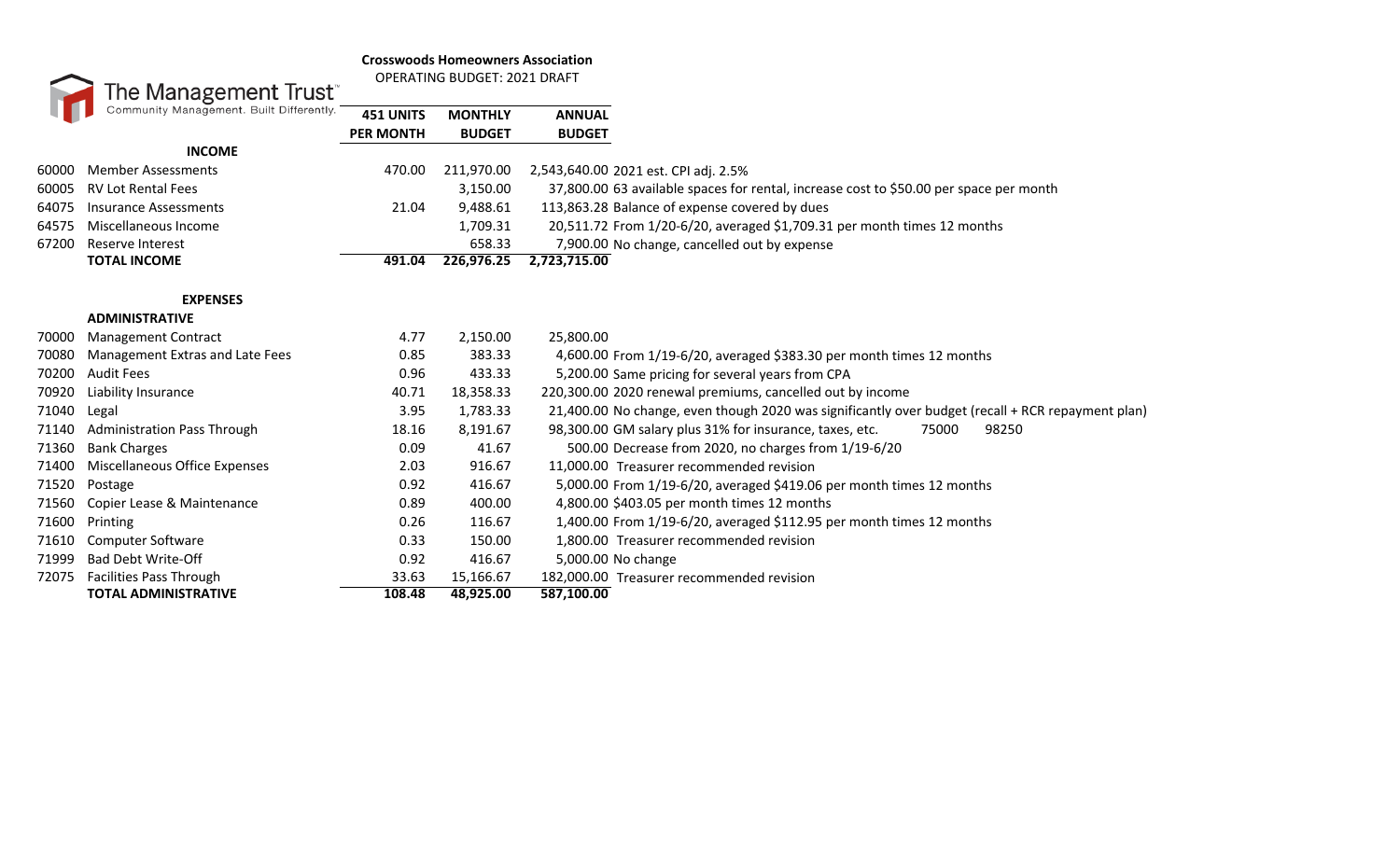## **Crosswoods Homeowners Association**



OPERATING BUDGET: 2021 DRAFT

|       | Community Management. Built Differently. | 451 UNITS        | <b>MONTHLY</b> | <b>ANNUAL</b>                                                                                               |
|-------|------------------------------------------|------------------|----------------|-------------------------------------------------------------------------------------------------------------|
|       |                                          | <b>PER MONTH</b> | <b>BUDGET</b>  | <b>BUDGET</b>                                                                                               |
|       | <b>LANDSCAPE</b>                         |                  |                |                                                                                                             |
| 73000 | Landscape Contract                       | 89.35            | 40,297.00      | 483,564.00 \$40,297 per month times 12 months                                                               |
| 73045 | <b>Equipment Rental</b>                  | 0.18             | 83.33          | 1,000.00 Slight decrease, projects still going to happen                                                    |
| 73160 | Chemicals                                | 0.18             | 83.33          | 1,000.00 No change                                                                                          |
| 73175 | Fertilizer                               | 0.04             | 16.67          | 200.00 Treasurer recommended revision                                                                       |
| 73210 | Soil, Rock, and Bark                     | 0.07             | 33.33          | 400.00 Treasurer recommended revision                                                                       |
| 73280 | Irrigation and Sprinkler Repairs         | 1.57             | 708.33         | 8,500.00 From 1/19-6/20, averaged \$709.48 per month times 12 months                                        |
| 73770 | <b>Tree Care and Maintenance</b>         | 10.16            | 4,583.33       | 55,000.00 Treasurer recommended revision                                                                    |
| 73840 | Replacement Plants, Seed, and Sod        | 0.31             | 141.67         | 1,700.00 From 1/19-6/20, averaged \$141.53 per month times 12 months                                        |
|       | <b>TOTAL LANDSCAPE</b>                   | 101.88           | 45,947.00      | 551,364.00                                                                                                  |
|       |                                          |                  |                |                                                                                                             |
|       | <b>REPAIRS &amp; MAINTENANCE</b>         |                  |                |                                                                                                             |
| 72037 | Maintenance Miscellaneous Tools          | 0.09             | 41.67          | 500.00 No change                                                                                            |
| 72065 | <b>Annual Gutter Cleaning</b>            | 6.87             | 3,100.58       | 37,207.00 Same pricing for last two years from gutter cleaning firm                                         |
| 72120 | <b>Lighting Maintenance</b>              | 0.02             | 8.33           | 100.00 Treasurer recommended revision                                                                       |
| 72255 | <b>Equipment Maintenance</b>             | 0.41             | 183.33         | 2,200.00 From 1/19-6/20, averaged \$181.58 per month times 12 months                                        |
| 72300 | Plumbing, Electrical, and Sewer Repairs  | 3.70             | 1,666.67       | 20,000.00 From 1/19-6/20, averaged \$1573.07 per month times 12 months, increase overall to accommodate age |
| 72314 | Minor Roof Repair                        | 2.22             | 1,000.00       | 12.000.00 Treasurer recommended revision                                                                    |
| 72330 | Pool Supplies and Repairs                | 0.46             | 208.33         | 2,500.00 Treasurer recommended revision                                                                     |
| 72331 | Miscellaneous Supplies and Expenses      | 2.22             | 1,000.00       | 12,000.00 No change                                                                                         |
| 72375 | Fuel - Vehicles and Equipment            | 0.37             | 166.67         | 2,000.00 From 1/19-6/20, averaged \$165.68 per month times 12 months                                        |
| 72395 | <b>Employee Uniforms and Safety</b>      | 0.09             | 41.67          | 500.00 No change                                                                                            |
| 72675 | Refuse Disposal                          | 0.41             | 183.33         | 2,200.00 Just under \$180 per month times 12 months                                                         |
| 75600 | <b>Project Management Services</b>       |                  |                |                                                                                                             |
|       | <b>TOTAL REPAIRS &amp; MAINTENANCE</b>   | 16.85            | 7,600.58       | 91,207.00                                                                                                   |